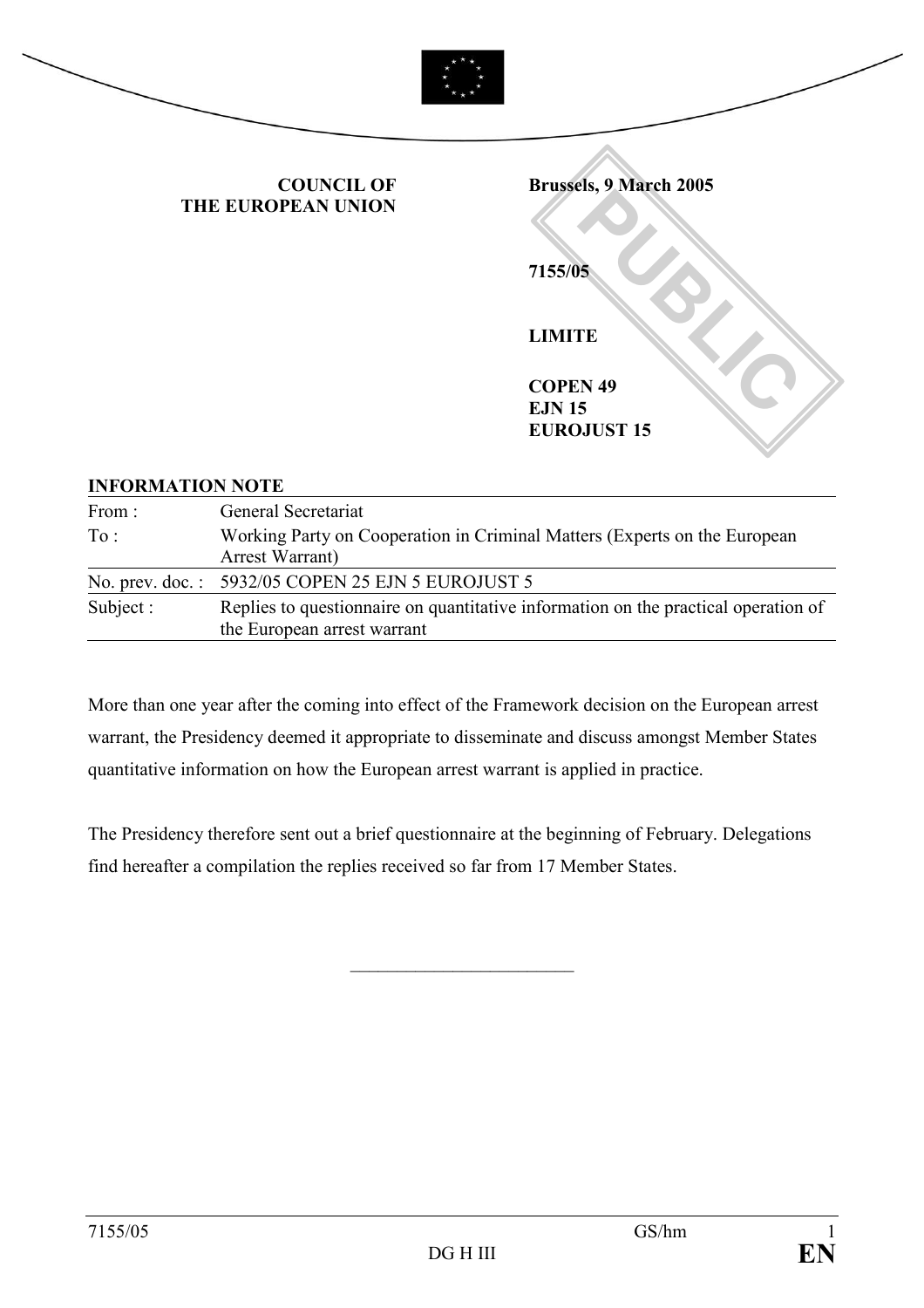|                             | BE | CZ        | DK        | DE        | EE             | EL | ES  | <b>FR</b> | IE                      | IT | <b>CY</b>      | LV | <b>LT</b>       | LU           | HU              | MT | $\rm NL$ | AT | PL      | PT | SI | <b>SK</b> | FI | <b>SE</b> | UK |
|-----------------------------|----|-----------|-----------|-----------|----------------|----|-----|-----------|-------------------------|----|----------------|----|-----------------|--------------|-----------------|----|----------|----|---------|----|----|-----------|----|-----------|----|
| 1.1. How many European      |    |           | 64        | appr.     | 5              |    | 668 |           | 18                      |    | $\overline{2}$ | 20 | 264             | 13           | 58              |    |          |    | 431     | 85 |    |           | 75 | 140       | 94 |
| arrest warrants have been   |    |           |           | 1300      |                |    |     |           |                         |    |                |    |                 |              |                 |    |          |    | $/71^2$ |    |    |           |    |           |    |
| issued in 2004?             |    |           |           |           |                |    |     |           |                         |    |                |    |                 |              |                 |    |          |    |         |    |    |           |    |           |    |
| 1.2. If possible, also      |    | <b>NA</b> | <b>NA</b> | 492       | 36             |    | 148 |           | 34                      |    | $\overline{4}$ | NA | 173             | 14           | NA              |    |          |    | 60      | 65 |    |           | 41 | 94        | 46 |
| provide the number of       |    |           |           |           |                |    |     |           |                         |    |                |    |                 |              |                 |    |          |    |         |    |    |           |    |           |    |
| extradition requests issued |    |           |           |           |                |    |     |           |                         |    |                |    |                 |              |                 |    |          |    |         |    |    |           |    |           |    |
| to the other Member         |    |           |           |           |                |    |     |           |                         |    |                |    |                 |              |                 |    |          |    |         |    |    |           |    |           |    |
| States in 2002.             |    |           |           |           |                |    |     |           |                         |    |                |    |                 |              |                 |    |          |    |         |    |    |           |    |           |    |
| 1.3. If possible, also      |    | NA        | <b>NA</b> | 510       | 38             |    | 106 |           | 36                      |    | $\mathfrak{Z}$ | NA | 187             | $\mathbf{r}$ | NA              |    |          |    | 90      | 40 |    |           | 44 | 113       | 60 |
| provide the number of       |    |           |           |           |                |    |     |           |                         |    |                |    |                 |              |                 |    |          |    |         |    |    |           |    |           |    |
| extradition requests issued |    |           |           |           |                |    |     |           |                         |    |                |    |                 |              |                 |    |          |    |         |    |    |           |    |           |    |
| to the other Member         |    |           |           |           |                |    |     |           |                         |    |                |    |                 |              |                 |    |          |    |         |    |    |           |    |           |    |
| States in 2003.             |    |           |           |           |                |    |     |           |                         |    |                |    |                 |              |                 |    |          |    |         |    |    |           |    |           |    |
| 2. How many of these        |    |           | 17        | <b>NA</b> | $\overline{2}$ |    | 29  |           | $\overline{\mathbf{3}}$ |    | $\overline{3}$ |    | $\overline{33}$ | 3            | $\overline{13}$ | NA |          |    | 9       | 33 |    |           | 46 | 112       | 18 |
| arrest warrants resulted in |    |           |           |           |                |    |     |           |                         |    |                |    |                 |              |                 |    |          |    |         |    |    |           |    |           |    |
| the surrender of the        |    |           |           |           |                |    |     |           |                         |    |                |    |                 |              |                 |    |          |    |         |    |    |           |    |           |    |
| person(s) sought?           |    |           |           |           |                |    |     |           |                         |    |                |    |                 |              |                 |    |          |    |         |    |    |           |    |           |    |

 $\frac{1}{2}$  Two thirds new alerts

 $2^2$  Only 71 were sent to EU Member States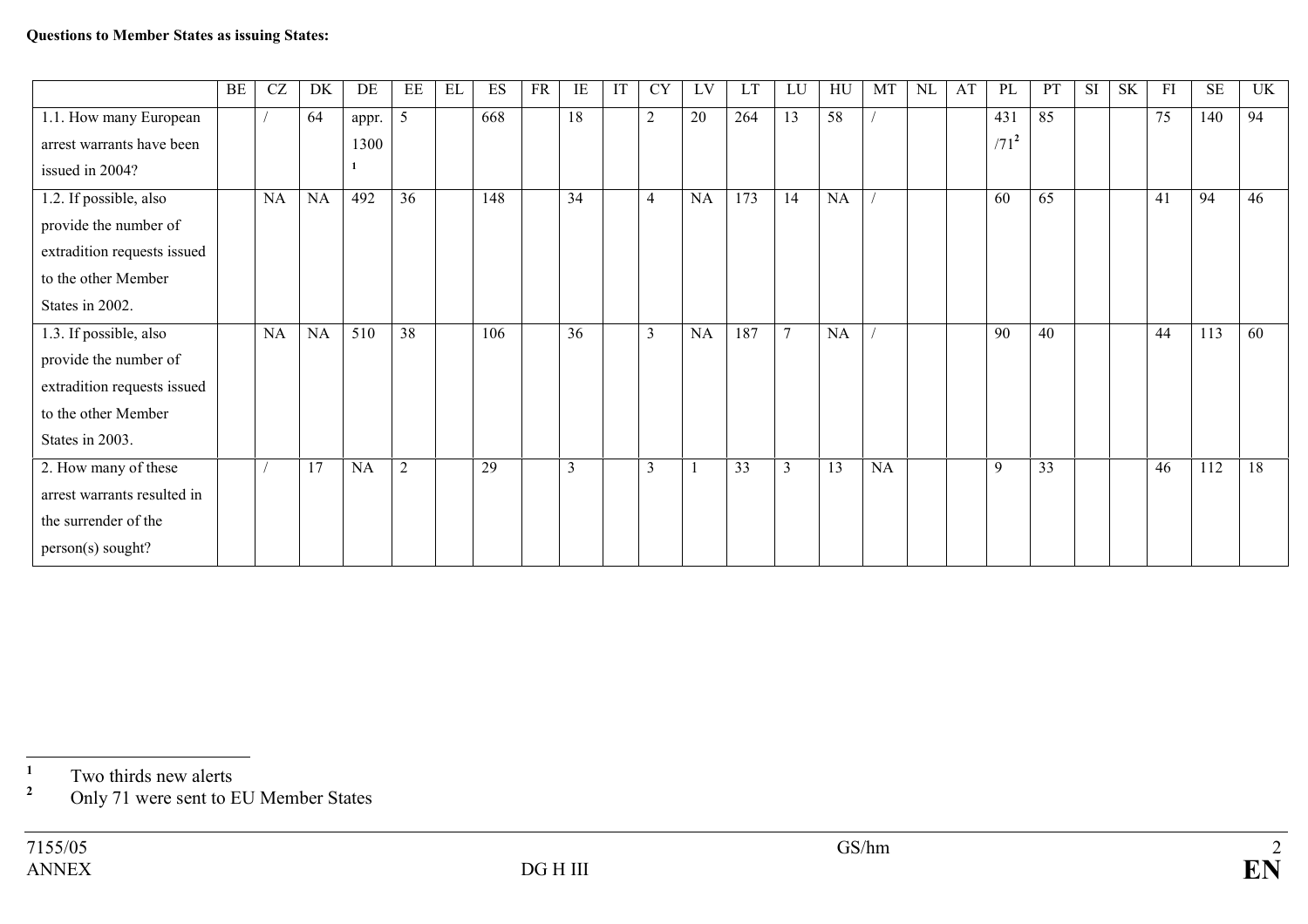|                             | BE | CZ | DK              | DE        | EE              | EL | ES  | <b>FR</b> | IE           | IT | <b>CY</b> | LV | LT             | LU           | HU             | MT        | $\rm NL$ | AT | PL | PT             | SI <sub>-</sub> | <b>SK</b> | FI              | <b>SE</b>      | UK             |
|-----------------------------|----|----|-----------------|-----------|-----------------|----|-----|-----------|--------------|----|-----------|----|----------------|--------------|----------------|-----------|----------|----|----|----------------|-----------------|-----------|-----------------|----------------|----------------|
| 3.1. In how many cases      |    |    |                 | NA        |                 |    |     |           | $\mathbf{0}$ |    |           | NA | $\overline{2}$ | $\mathbf{0}$ | $\overline{5}$ | NA        |          |    | NA |                |                 |           |                 | $\overline{2}$ | $\overline{2}$ |
| have the judicial           |    |    |                 |           |                 |    |     |           |              |    |           |    |                |              |                |           |          |    |    |                |                 |           |                 |                |                |
| authorities of your         |    |    |                 |           |                 |    |     |           |              |    |           |    |                |              |                |           |          |    |    |                |                 |           |                 |                |                |
| Member State received a     |    |    |                 |           |                 |    |     |           |              |    |           |    |                |              |                |           |          |    |    |                |                 |           |                 |                |                |
| request for additional      |    |    |                 |           |                 |    |     |           |              |    |           |    |                |              |                |           |          |    |    |                |                 |           |                 |                |                |
| guarantees under Article 5  |    |    |                 |           |                 |    |     |           |              |    |           |    |                |              |                |           |          |    |    |                |                 |           |                 |                |                |
| of the Framework            |    |    |                 |           |                 |    |     |           |              |    |           |    |                |              |                |           |          |    |    |                |                 |           |                 |                |                |
| decision?                   |    |    |                 |           |                 |    |     |           |              |    |           |    |                |              |                |           |          |    |    |                |                 |           |                 |                |                |
| 3.2. In how many of these   |    |    |                 | <b>NA</b> | NA              |    | NA  |           |              |    | <b>NA</b> | NA | $\overline{2}$ | $\theta$     | 5              | <b>NA</b> |          |    | NA |                |                 |           |                 | $\overline{2}$ |                |
| cases were they able to     |    |    |                 |           |                 |    |     |           |              |    |           |    |                |              |                |           |          |    |    |                |                 |           |                 |                |                |
| deal with these requests in |    |    |                 |           |                 |    |     |           |              |    |           |    |                |              |                |           |          |    |    |                |                 |           |                 |                |                |
| a satisfactory way (i.e.    |    |    |                 |           |                 |    |     |           |              |    |           |    |                |              |                |           |          |    |    |                |                 |           |                 |                |                |
| leading to surrender).      |    |    |                 |           |                 |    |     |           |              |    |           |    |                |              |                |           |          |    |    |                |                 |           |                 |                |                |
| 4.1. How many of these      |    |    | $\overline{59}$ | NA        | $5\overline{)}$ |    | 398 |           |              |    | all       | 20 | most           | $\mathbf{0}$ | all            | NA        |          |    | NA | $\overline{2}$ |                 |           | $\overline{75}$ | 140            | 94             |
| European arrest warrants    |    |    |                 |           |                 |    |     |           |              |    |           |    |                |              |                |           |          |    |    |                |                 |           |                 |                |                |
| were transmitted via        |    |    |                 |           |                 |    |     |           |              |    |           |    |                |              |                |           |          |    |    |                |                 |           |                 |                |                |
| Interpol?                   |    |    |                 |           |                 |    |     |           |              |    |           |    |                |              |                |           |          |    |    |                |                 |           |                 |                |                |
| 4.2. How many of these      |    |    | 59              | NA        |                 |    | 649 |           |              |    | NA        | NA | $\mathbf{0}$   | 13           |                | NA        |          |    |    | 23             |                 |           | 75              | 140            | $\mathbf{0}$   |
| European arrest warrants    |    |    |                 |           |                 |    |     |           |              |    |           |    |                |              |                |           |          |    |    |                |                 |           |                 |                |                |
| were transmitted via the    |    |    |                 |           |                 |    |     |           |              |    |           |    |                |              |                |           |          |    |    |                |                 |           |                 |                |                |
| SIS?                        |    |    |                 |           |                 |    |     |           |              |    |           |    |                |              |                |           |          |    |    |                |                 |           |                 |                |                |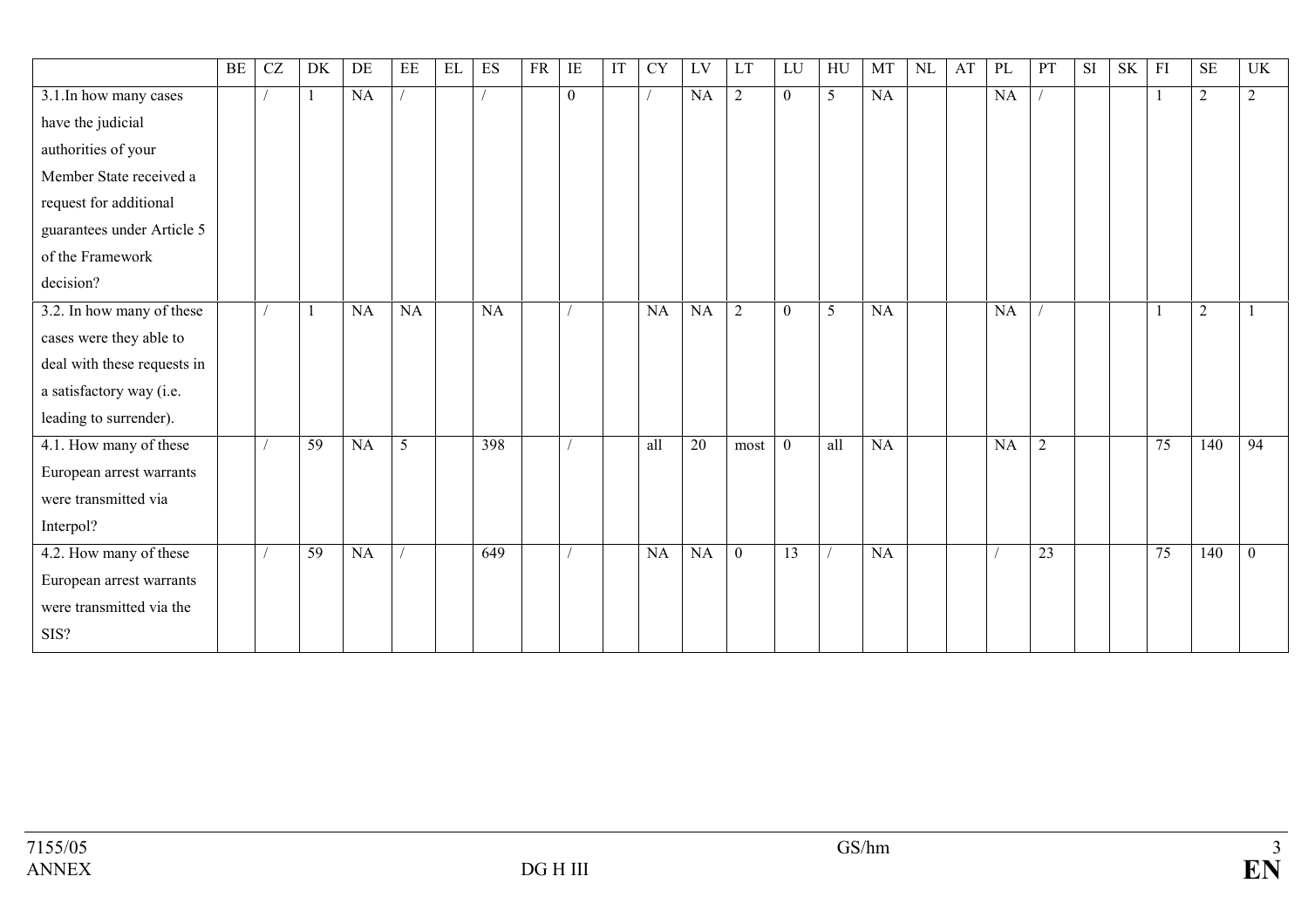|                            | BE | CZ              | DK        | DE        | EE | EL | ES               | <b>FR</b> | IE              | IT | <b>CY</b>      | LV             | LT              | LU             | HU        | MT             | NL | AT | PL | PT              | SI | <b>SK</b> | FI             | <b>SE</b>       | UK   |
|----------------------------|----|-----------------|-----------|-----------|----|----|------------------|-----------|-----------------|----|----------------|----------------|-----------------|----------------|-----------|----------------|----|----|----|-----------------|----|-----------|----------------|-----------------|------|
| 5.1. How many European     |    | $\overline{30}$ | 14        | $71^3$    | 9  |    | 461              |           | $\overline{28}$ |    | $\tau$         | 11             | $\overline{21}$ | 16             | 28        |                |    |    | 49 | $\overline{32}$ |    |           | $\overline{4}$ | 25              | 1848 |
| arrest warrants have been  |    |                 |           |           |    |    |                  |           |                 |    |                |                |                 |                |           |                |    |    |    |                 |    |           |                |                 |      |
| received by the judicial   |    |                 |           |           |    |    |                  |           |                 |    |                |                |                 |                |           |                |    |    |    |                 |    |           |                |                 |      |
| authorities of your        |    |                 |           |           |    |    |                  |           |                 |    |                |                |                 |                |           |                |    |    |    |                 |    |           |                |                 |      |
| Member State in 2004.      |    |                 |           |           |    |    |                  |           |                 |    |                |                |                 |                |           |                |    |    |    |                 |    |           |                |                 |      |
| 5.2. If possible, provide  |    | <b>NA</b>       | NA        | 341       | 16 |    | 338              |           | $\overline{26}$ |    | 6              | NA             | $\overline{17}$ | 8              | NA        | $\mathfrak{Z}$ |    |    | 60 | 43              |    |           | 14             | $\overline{55}$ | 90   |
| the number of extradition  |    |                 |           |           |    |    |                  |           |                 |    |                |                |                 |                |           |                |    |    |    |                 |    |           |                |                 |      |
| requests received from     |    |                 |           |           |    |    |                  |           |                 |    |                |                |                 |                |           |                |    |    |    |                 |    |           |                |                 |      |
| Member States concerning   |    |                 |           |           |    |    |                  |           |                 |    |                |                |                 |                |           |                |    |    |    |                 |    |           |                |                 |      |
| persons arrested in your   |    |                 |           |           |    |    |                  |           |                 |    |                |                |                 |                |           |                |    |    |    |                 |    |           |                |                 |      |
| country in 2002.           |    |                 |           |           |    |    |                  |           |                 |    |                |                |                 |                |           |                |    |    |    |                 |    |           |                |                 |      |
| 5.3. If possible, provide  |    | <b>NA</b>       | <b>NA</b> | 335       | 20 |    | 370              |           | 27              |    | 11             | NA             | 18              | $\overline{3}$ | <b>NA</b> | $\overline{2}$ |    |    | 90 | 37              |    |           | 16             | 50              | 76   |
| the number of extradition  |    |                 |           |           |    |    |                  |           |                 |    |                |                |                 |                |           |                |    |    |    |                 |    |           |                |                 |      |
| requests received from     |    |                 |           |           |    |    |                  |           |                 |    |                |                |                 |                |           |                |    |    |    |                 |    |           |                |                 |      |
| Member States concerning   |    |                 |           |           |    |    |                  |           |                 |    |                |                |                 |                |           |                |    |    |    |                 |    |           |                |                 |      |
| persons arrested in your   |    |                 |           |           |    |    |                  |           |                 |    |                |                |                 |                |           |                |    |    |    |                 |    |           |                |                 |      |
| country in 2003.           |    |                 |           |           |    |    |                  |           |                 |    |                |                |                 |                |           |                |    |    |    |                 |    |           |                |                 |      |
| 6.1. How many persons      |    |                 | 14        | NA        | 8  |    | $\overline{371}$ |           | 6               |    | $\overline{4}$ | $\overline{4}$ | 6               | 6              | 28        |                |    |    | 48 | 27              |    |           | $\overline{4}$ | $\overline{50}$ | 44   |
| have been arrested under a |    |                 |           |           |    |    |                  |           |                 |    |                |                |                 |                |           |                |    |    |    |                 |    |           |                |                 |      |
| European arrest warrant    |    |                 |           |           |    |    |                  |           |                 |    |                |                |                 |                |           |                |    |    |    |                 |    |           |                |                 |      |
| issued in your country?    |    |                 |           |           |    |    |                  |           |                 |    |                |                |                 |                |           |                |    |    |    |                 |    |           |                |                 |      |
| 6.2. How many have been    |    | $\mathbf{1}$    | 14        | <b>NA</b> | 9  |    | 306/             |           | $\overline{2}$  |    | $\overline{3}$ | 4              | 5               | $\overline{4}$ | 25        |                |    |    | 25 | 24              |    |           | $\overline{4}$ | 15              | 23   |
| surrendered?               |    |                 |           |           |    |    | 247 <sup>4</sup> |           |                 |    |                |                |                 |                |           |                |    |    |    |                 |    |           |                |                 |      |

<sup>3</sup> Hits in 515 only  $306$  decisions granting surrender / 247 persons handed over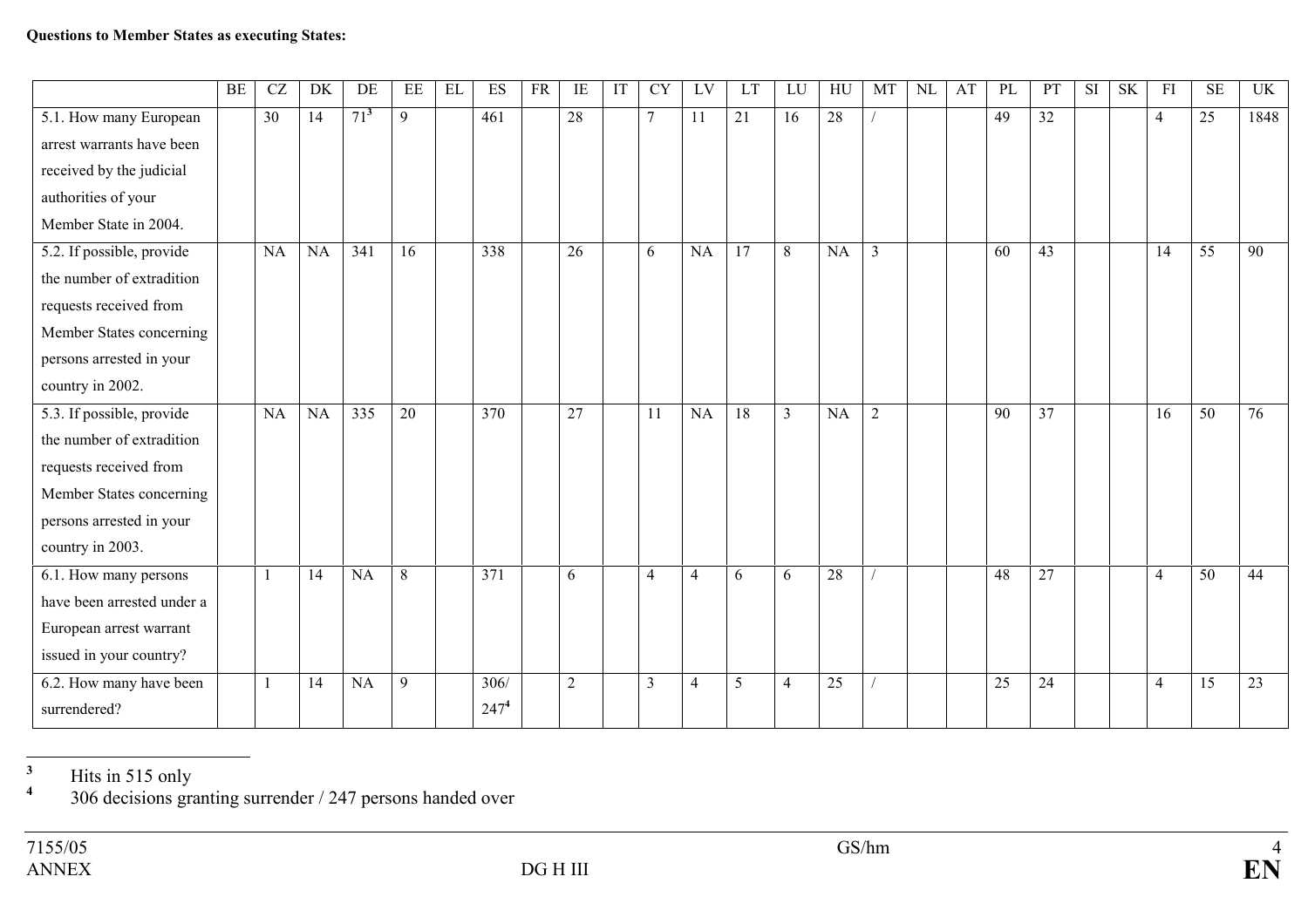|                             | BE | <b>CZ</b> | DK | DE        | EE             | EL | ES     | FR | IE             | IT | <b>CY</b>      | LV        | <b>LT</b>     | LU           | HU | MT | NL | AT | PL | PT       | SI | <b>SK</b> | FI       | <b>SE</b> | UK       |
|-----------------------------|----|-----------|----|-----------|----------------|----|--------|----|----------------|----|----------------|-----------|---------------|--------------|----|----|----|----|----|----------|----|-----------|----------|-----------|----------|
| 6.3. Of those surrendered,  |    |           | 6  | NA        | $\mathbf{r}$   |    | 134    |    | $\overline{2}$ |    | $\overline{2}$ | 4         | $\mathcal{L}$ | 4            | 9  |    |    |    | NA | 18       |    |           |          | 50%       | 14       |
| how many agreed to the      |    |           |    |           |                |    |        |    |                |    |                |           |               |              |    |    |    |    |    |          |    |           |          |           |          |
| surrender?                  |    |           |    |           |                |    |        |    |                |    |                |           |               |              |    |    |    |    |    |          |    |           |          |           |          |
| 6.4. Of those surrendered,  |    |           | 8  | <b>NA</b> | $\overline{2}$ |    | 172    |    |                |    | 1              | <b>NA</b> |               | $\mathbf{0}$ | 16 |    |    |    | NA | 6        |    |           | 3        | 50%       | -9       |
| how many opposed the        |    |           |    |           |                |    |        |    |                |    |                |           |               |              |    |    |    |    |    |          |    |           |          |           |          |
| surrender?                  |    |           |    |           |                |    |        |    |                |    |                |           |               |              |    |    |    |    |    |          |    |           |          |           |          |
| 7. In how many cases have   |    |           |    | NA        |                |    | ⌒<br>∠ |    |                |    |                | NA        |               | $\mathbf{0}$ |    |    |    |    | NA | $\theta$ |    |           | $\theta$ | $\theta$  | $\theta$ |
| the judicial authorities of |    |           |    |           |                |    |        |    |                |    |                |           |               |              |    |    |    |    |    |          |    |           |          |           |          |
| your Member State           |    |           |    |           |                |    |        |    |                |    |                |           |               |              |    |    |    |    |    |          |    |           |          |           |          |
| refused the execution of    |    |           |    |           |                |    |        |    |                |    |                |           |               |              |    |    |    |    |    |          |    |           |          |           |          |
| an arrest warrant based on  |    |           |    |           |                |    |        |    |                |    |                |           |               |              |    |    |    |    |    |          |    |           |          |           |          |
| the respect of human        |    |           |    |           |                |    |        |    |                |    |                |           |               |              |    |    |    |    |    |          |    |           |          |           |          |
| rights or procedural        |    |           |    |           |                |    |        |    |                |    |                |           |               |              |    |    |    |    |    |          |    |           |          |           |          |
| safeguards?                 |    |           |    |           |                |    |        |    |                |    |                |           |               |              |    |    |    |    |    |          |    |           |          |           |          |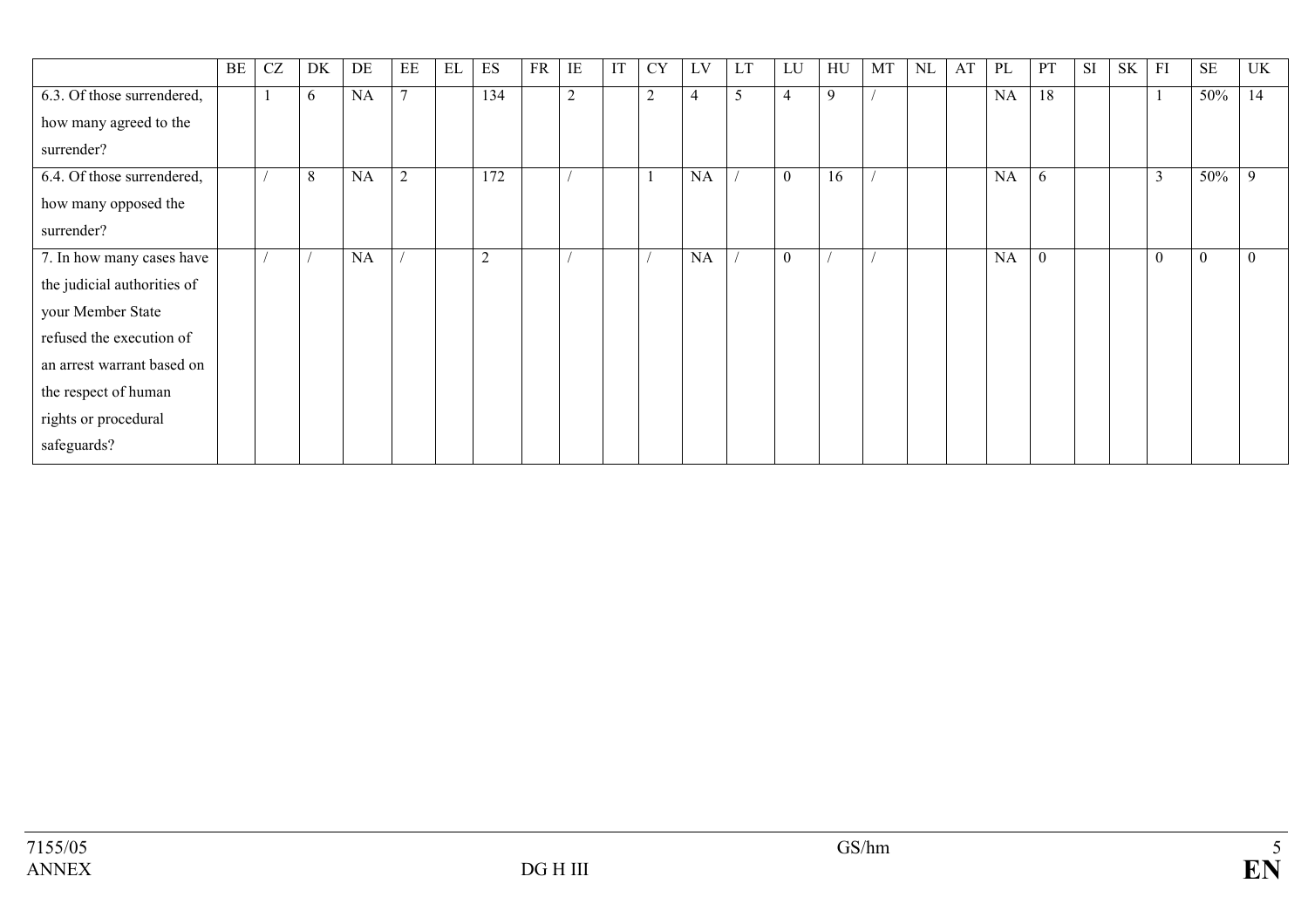|                           | BE | $\operatorname{CZ}$ | DK                      | DE | EE | EL | ES              | <b>FR</b> | IE              | IT | <b>CY</b> | LV | LT              | LU           | HU | MT    | <b>NL</b> | AT | PL | PT           | <b>SI</b> | <b>SK</b> | FI              | <b>SE</b> | UK              |
|---------------------------|----|---------------------|-------------------------|----|----|----|-----------------|-----------|-----------------|----|-----------|----|-----------------|--------------|----|-------|-----------|----|----|--------------|-----------|-----------|-----------------|-----------|-----------------|
| 8.1. How long does a      |    | 28                  | 77                      | NA | 24 |    | 26              |           |                 |    | $28 -$    | NA | 45              | NA           | NA |       |           |    | NA | 29           |           |           | $\overline{11}$ |           | 17              |
| surrender procedure take  |    |                     |                         |    |    |    |                 |           |                 |    | 30        |    |                 |              |    |       |           |    |    |              |           |           |                 |           |                 |
| in average?               |    |                     |                         |    |    |    |                 |           |                 |    |           |    |                 |              |    |       |           |    |    |              |           |           |                 |           |                 |
| 8.2. How long does a      |    | 28                  | $\overline{57}$         | NA | 19 |    | $\overline{14}$ |           | $\overline{10}$ |    | $8-$      | 17 | $\overline{30}$ | $3 - 8$      | NA | $10-$ |           |    | NA | 20           |           |           | $\,$ 8 $\,$     |           | $\overline{12}$ |
| surrender procedure take  |    |                     |                         |    |    |    |                 |           |                 |    | 10        |    |                 |              |    | 15    |           |    |    |              |           |           |                 |           |                 |
| in average where the      |    |                     |                         |    |    |    |                 |           |                 |    |           |    |                 |              |    |       |           |    |    |              |           |           |                 |           |                 |
| person agreed to the      |    |                     |                         |    |    |    |                 |           |                 |    |           |    |                 |              |    |       |           |    |    |              |           |           |                 |           |                 |
| surrender?                |    |                     |                         |    |    |    |                 |           |                 |    |           |    |                 |              |    |       |           |    |    |              |           |           |                 |           |                 |
| 8.3. How long does a      |    | 28                  | 102                     | NA | 40 |    | 38              |           |                 |    | 60        | NA | 60              | 45           | NA |       |           |    | NA | 64           |           |           | 19              |           | 25              |
| surrender procedure take  |    |                     |                         |    |    |    |                 |           |                 |    |           |    |                 |              |    |       |           |    |    |              |           |           |                 |           |                 |
| in average where the      |    |                     |                         |    |    |    |                 |           |                 |    |           |    |                 |              |    |       |           |    |    |              |           |           |                 |           |                 |
| person opposed the        |    |                     |                         |    |    |    |                 |           |                 |    |           |    |                 |              |    |       |           |    |    |              |           |           |                 |           |                 |
| surrender?                |    |                     |                         |    |    |    |                 |           |                 |    |           |    |                 |              |    |       |           |    |    |              |           |           |                 |           |                 |
| 9.1. In how many cases    |    |                     | $\overline{\mathbf{3}}$ | NA |    |    | $\overline{10}$ |           |                 |    |           | NA |                 | $\theta$     |    | NA    |           |    | NA |              |           |           | $\theta$        |           | 8               |
| were the judicial         |    |                     |                         |    |    |    |                 |           |                 |    |           |    |                 |              |    |       |           |    |    |              |           |           |                 |           |                 |
| authorities of your       |    |                     |                         |    |    |    |                 |           |                 |    |           |    |                 |              |    |       |           |    |    |              |           |           |                 |           |                 |
| Member State not able to  |    |                     |                         |    |    |    |                 |           |                 |    |           |    |                 |              |    |       |           |    |    |              |           |           |                 |           |                 |
| respect the 90-days delay |    |                     |                         |    |    |    |                 |           |                 |    |           |    |                 |              |    |       |           |    |    |              |           |           |                 |           |                 |
| of Article 17(4) of the   |    |                     |                         |    |    |    |                 |           |                 |    |           |    |                 |              |    |       |           |    |    |              |           |           |                 |           |                 |
| Framework decision?       |    |                     |                         |    |    |    |                 |           |                 |    |           |    |                 |              |    |       |           |    |    |              |           |           |                 |           |                 |
| 9.2. In how many of those |    |                     | $\mathbf{1}$            | NA |    |    | NA              |           |                 |    | NA        | NA |                 | $\mathbf{0}$ |    | NA    |           |    |    | $\mathbf{1}$ |           |           |                 |           | 8               |
| cases was Eurojust        |    |                     |                         |    |    |    |                 |           |                 |    |           |    |                 |              |    |       |           |    |    |              |           |           |                 |           |                 |
| informed?                 |    |                     |                         |    |    |    |                 |           |                 |    |           |    |                 |              |    |       |           |    |    |              |           |           |                 |           |                 |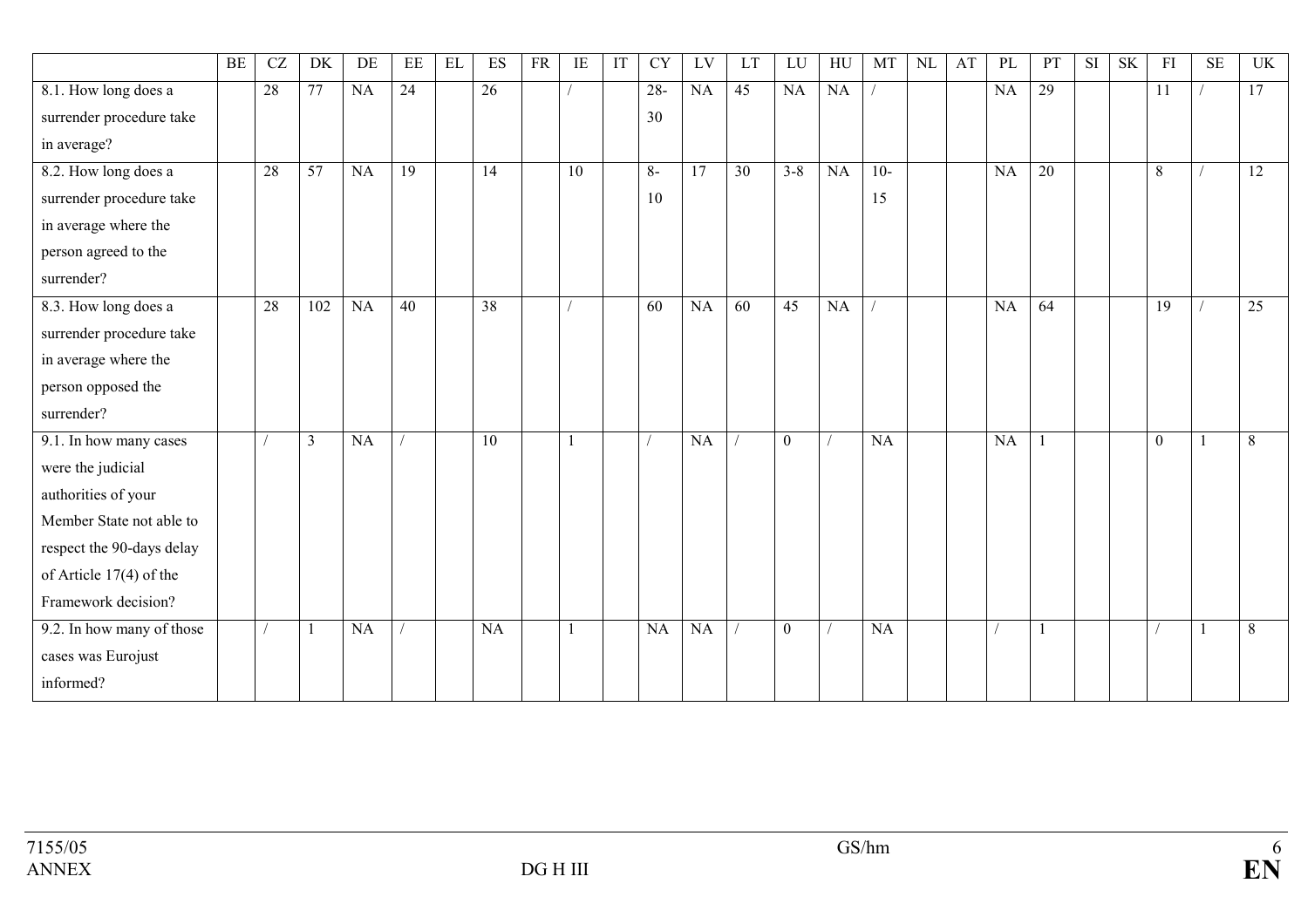|                              | BE | CZ | DK             | DE        | EE             | $\mathop{\rm EL}$ | ES              | <b>FR</b> | IE | IT | <b>CY</b> | LV             | LT             | LU           | HU | MT | NL | AT | PL | PT             | <b>SI</b> | $\ensuremath{\mathbf{S}}\ensuremath{\mathbf{K}}$ | FI               | $\rm SE$                 | UK              |
|------------------------------|----|----|----------------|-----------|----------------|-------------------|-----------------|-----------|----|----|-----------|----------------|----------------|--------------|----|----|----|----|----|----------------|-----------|--------------------------------------------------|------------------|--------------------------|-----------------|
| 10. In how many cases        |    |    | $\mathfrak{S}$ | NA        |                |                   | $\overline{20}$ |           |    |    |           | NA             |                | $\mathbf{0}$ |    | NA |    |    | NA | $\overline{0}$ |           |                                                  | $\boldsymbol{0}$ |                          | $\overline{4}$  |
| were the judicial            |    |    |                |           |                |                   |                 |           |    |    |           |                |                |              |    |    |    |    |    |                |           |                                                  |                  |                          |                 |
| authorities of your          |    |    |                |           |                |                   |                 |           |    |    |           |                |                |              |    |    |    |    |    |                |           |                                                  |                  |                          |                 |
| Member State not able to     |    |    |                |           |                |                   |                 |           |    |    |           |                |                |              |    |    |    |    |    |                |           |                                                  |                  |                          |                 |
| respect the delays for       |    |    |                |           |                |                   |                 |           |    |    |           |                |                |              |    |    |    |    |    |                |           |                                                  |                  |                          |                 |
| surrender of Article 23 of   |    |    |                |           |                |                   |                 |           |    |    |           |                |                |              |    |    |    |    |    |                |           |                                                  |                  |                          |                 |
| the Framework decision?      |    |    |                |           |                |                   |                 |           |    |    |           |                |                |              |    |    |    |    |    |                |           |                                                  |                  |                          |                 |
| 11.1. In how many cases      |    |    | 3              | 23        | $\overline{8}$ |                   | $\overline{55}$ |           |    |    |           | $\overline{4}$ | $\overline{4}$ | $\mathbf{0}$ | 6  | NA |    |    | 6  | 12             |           |                                                  |                  | $\overline{\frac{3}{4}}$ | $\overline{12}$ |
| did the judicial authorities |    |    |                |           |                |                   |                 |           |    |    |           |                |                |              |    |    |    |    |    |                |           |                                                  |                  |                          |                 |
| of your Member State         |    |    |                |           |                |                   |                 |           |    |    |           |                |                |              |    |    |    |    |    |                |           |                                                  |                  |                          |                 |
| execute an arrest warrant    |    |    |                |           |                |                   |                 |           |    |    |           |                |                |              |    |    |    |    |    |                |           |                                                  |                  |                          |                 |
| with regard to a national    |    |    |                |           |                |                   |                 |           |    |    |           |                |                |              |    |    |    |    |    |                |           |                                                  |                  |                          |                 |
| of your Member State?        |    |    |                |           |                |                   |                 |           |    |    |           |                |                |              |    |    |    |    |    |                |           |                                                  |                  |                          |                 |
| 11.2. In how many of         |    |    | $\overline{3}$ | <b>NA</b> | 5              |                   | NA              |           |    |    |           | $\overline{0}$ | 1              | $\mathbf{0}$ | 6  | NA |    |    | NA | $\overline{4}$ |           |                                                  | $\mathbf{0}$     | 3/4                      | $\overline{0}$  |
| these cases was the return   |    |    |                |           |                |                   |                 |           |    |    |           |                |                |              |    |    |    |    |    |                |           |                                                  |                  |                          |                 |
| clause (Articles 5 (and 25,  |    |    |                |           |                |                   |                 |           |    |    |           |                |                |              |    |    |    |    |    |                |           |                                                  |                  |                          |                 |
| in case of transit) of the   |    |    |                |           |                |                   |                 |           |    |    |           |                |                |              |    |    |    |    |    |                |           |                                                  |                  |                          |                 |
| Framework decision)          |    |    |                |           |                |                   |                 |           |    |    |           |                |                |              |    |    |    |    |    |                |           |                                                  |                  |                          |                 |
| used?                        |    |    |                |           |                |                   |                 |           |    |    |           |                |                |              |    |    |    |    |    |                |           |                                                  |                  |                          |                 |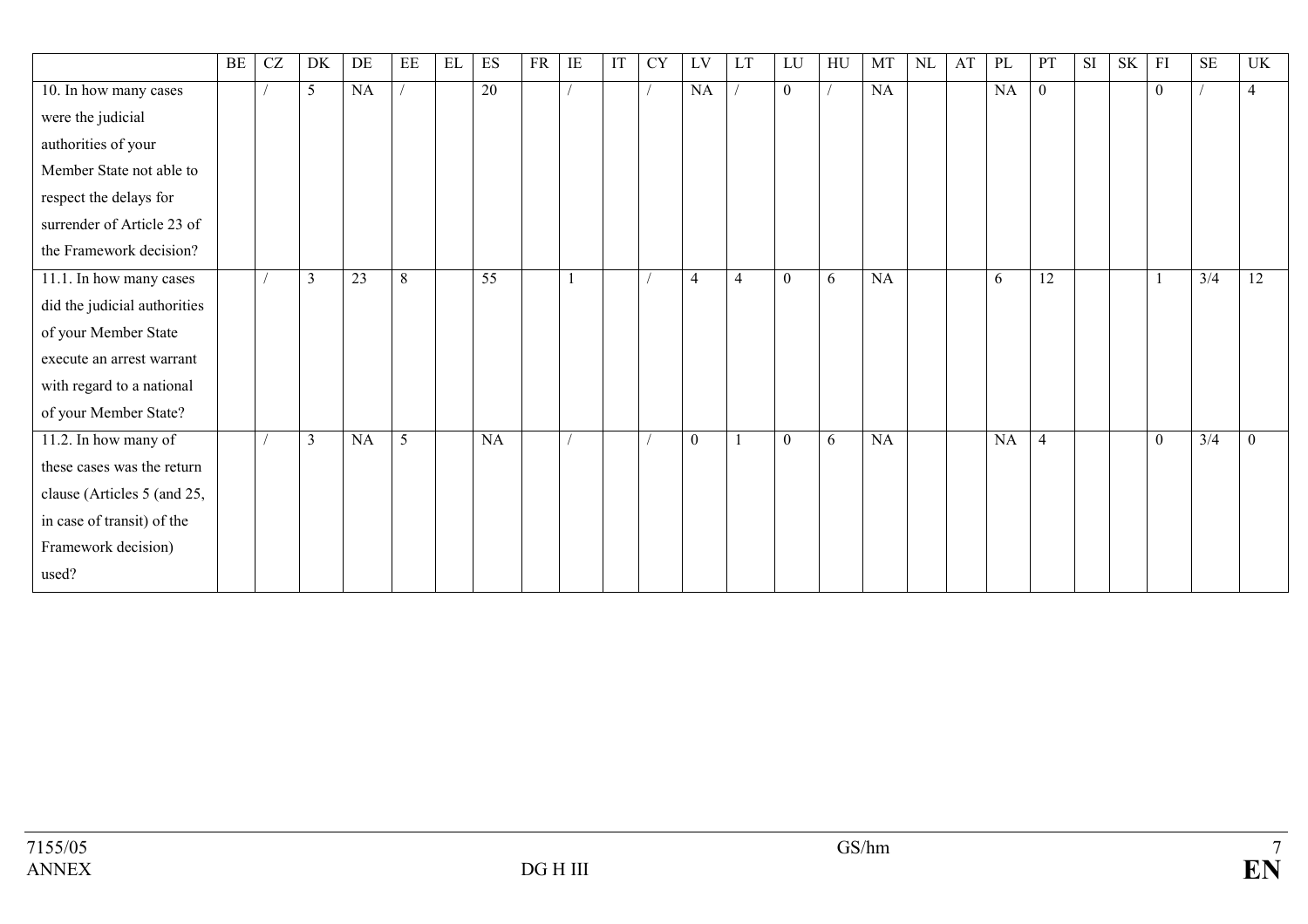|                             | BE | <b>CZ</b> | DK             | DE | EE | EL | ES | <b>FR</b> | IE | IT | <b>CY</b> | LV               | LT             | LU       | HU | MT | <b>NL</b> | AT | PL        | PT             | <b>SI</b> | SK | F1       | <b>SE</b> | <b>UK</b>        |
|-----------------------------|----|-----------|----------------|----|----|----|----|-----------|----|----|-----------|------------------|----------------|----------|----|----|-----------|----|-----------|----------------|-----------|----|----------|-----------|------------------|
| 12.1. In how many cases     |    |           | $\overline{4}$ | NA |    |    | 19 |           |    |    |           | $\boldsymbol{0}$ | $\overline{4}$ | $\theta$ | 6  | NA |           |    | NA        | 5              |           |    | $\theta$ |           | $\overline{0}$   |
| have the judicial           |    |           |                |    |    |    |    |           |    |    |           |                  |                |          |    |    |           |    |           |                |           |    |          |           |                  |
| authorities of your         |    |           |                |    |    |    |    |           |    |    |           |                  |                |          |    |    |           |    |           |                |           |    |          |           |                  |
| Member State requested      |    |           |                |    |    |    |    |           |    |    |           |                  |                |          |    |    |           |    |           |                |           |    |          |           |                  |
| additional guarantees       |    |           |                |    |    |    |    |           |    |    |           |                  |                |          |    |    |           |    |           |                |           |    |          |           |                  |
| under Article 5 of the      |    |           |                |    |    |    |    |           |    |    |           |                  |                |          |    |    |           |    |           |                |           |    |          |           |                  |
| Framework decision?         |    |           |                |    |    |    |    |           |    |    |           |                  |                |          |    |    |           |    |           |                |           |    |          |           |                  |
| 12.2. In how many of        |    |           | $\overline{4}$ | NA | NA |    | 19 |           |    |    | <b>NA</b> | <b>NA</b>        |                | $\theta$ | 6  | NA |           |    | <b>NA</b> | $\overline{4}$ |           |    |          |           | $\boldsymbol{0}$ |
| these cases were the        |    |           |                |    |    |    |    |           |    |    |           |                  |                |          |    |    |           |    |           |                |           |    |          |           |                  |
| additional guarantees they  |    |           |                |    |    |    |    |           |    |    |           |                  |                |          |    |    |           |    |           |                |           |    |          |           |                  |
| eventually received         |    |           |                |    |    |    |    |           |    |    |           |                  |                |          |    |    |           |    |           |                |           |    |          |           |                  |
| satisfactory (i.e. resulted |    |           |                |    |    |    |    |           |    |    |           |                  |                |          |    |    |           |    |           |                |           |    |          |           |                  |
| in the execution of the     |    |           |                |    |    |    |    |           |    |    |           |                  |                |          |    |    |           |    |           |                |           |    |          |           |                  |
| arrest warrant)?            |    |           |                |    |    |    |    |           |    |    |           |                  |                |          |    |    |           |    |           |                |           |    |          |           |                  |